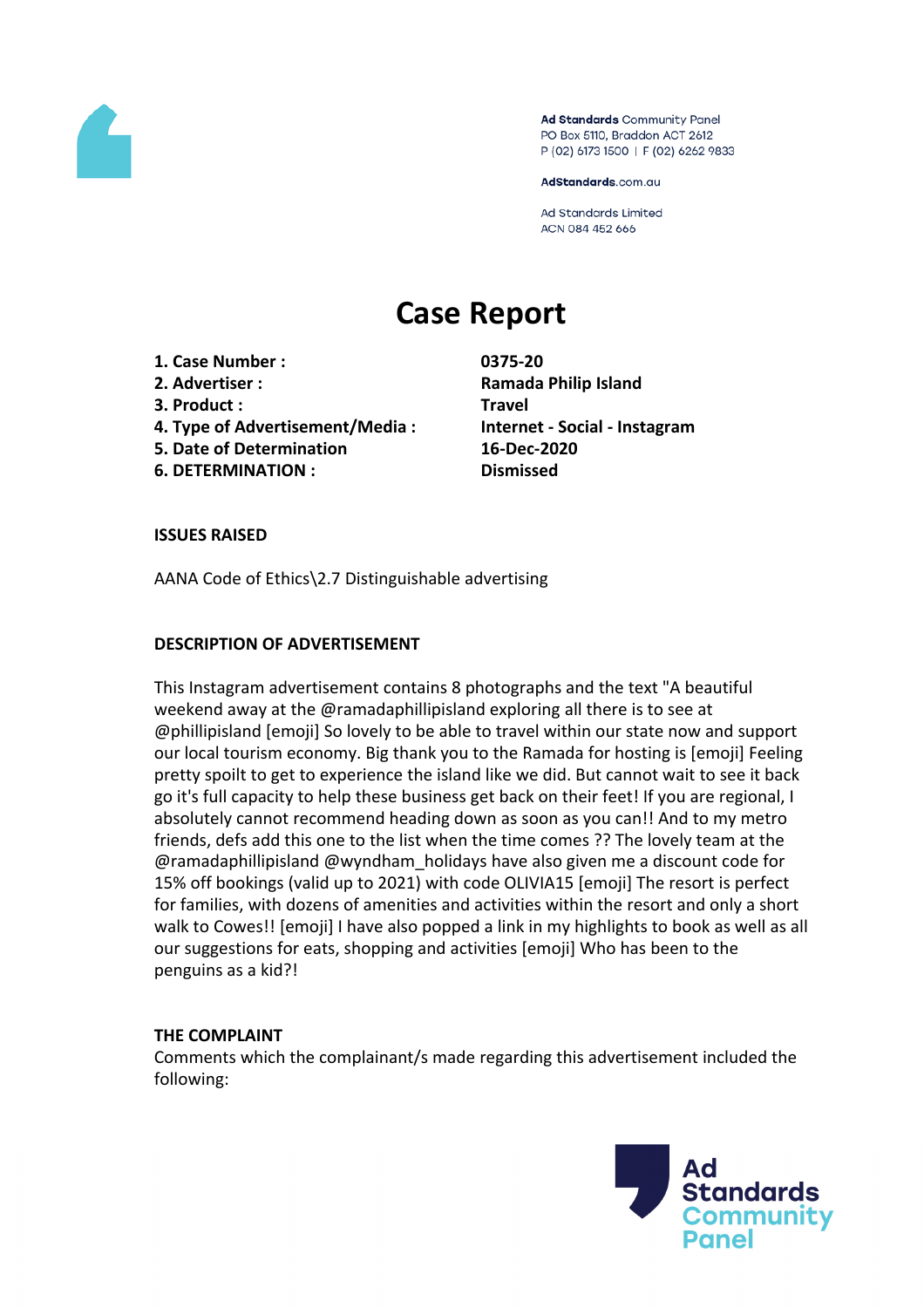

*Advertising on social media should be clearly labelled as such so that people know exactly what they are seeing and can make informed choices about products/brands etc. It is incredibly deceitful to push your audience into spending money to "support the local economy" when you are in fact not doing so yourself because your holiday was free/you are being paid to be there.*

*How can consumers trust influencers and brands that aren't honest? I want to know when I am being advertised to or sold something, I want to feel confident that reviews are honest and accurate and unbiased.*

*Olivia displayed typical behaviour of an influencer advertising something: large amounts of Instagram stories (videos) with very detailed information, high praise, tagging the Ramada and Phillip Island in every story and post as well as tagging every experience (go karts, penguins etc) and cafe/restaurant, and has a discount code for her followers to use. This all indicates that this trip was a paid ad/free accommodation and expenses paid for the influencer to sell to her following. When I asked if the holiday was an ad or sponsored, I was blocked.*

*This influencer never discloses her sponsorships, gifts, or ads properly. For the average user it would be difficult to tell what is genuine support of a product or brand vs what Olivia is being paid to sell to her followers. Attached are screenshots of her post with the discount code. I have obscured the child's face out of respect for their privacy.*

## **THE ADVERTISER'S RESPONSE**

Comments which the advertiser made in response to the complainant/s regarding this advertisement include the following:

*Advertiser did not provide a response.*

## **THE DETERMINATION**

The Ad Standards Community Panel (the Panel) considered whether this advertisement breaches Section 2 of the AANA Code of Ethics (the Code).

The Panel noted the complainant's concern that the Instagram post does not disclose that it is an advertisement.

The Panel viewed the advertisement and noted the advertiser did not respond.

**Section 2.7: Advertising or Marketing Communication shall be clearly distinguishable as such to the relevant audience.**

#### **Is the material advertising?**

The Panel noted that it must consider two matters: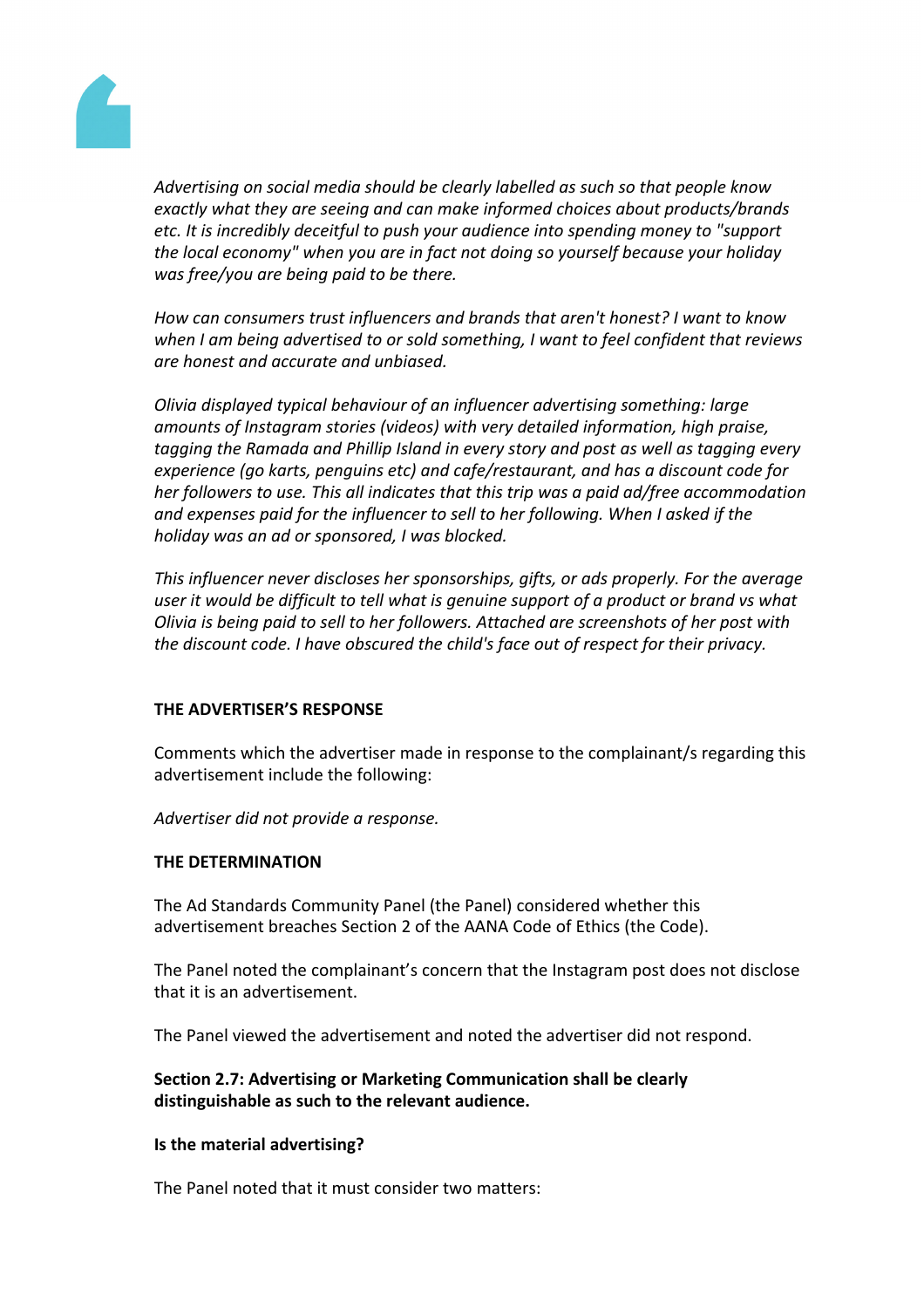

- Does the material constitute an 'advertising or marketing communication', and if so
- Is the advertising material clearly distinguishable as such to the relevant audience?

# **Does the material constitute an 'advertising or marketing communication'?**

The Panel noted the definition of advertising in the Code: "any material which is published or broadcast using any Medium or any activity which is undertaken by, or on behalf of an advertiser or marketer,

• over which the advertiser or marketer has a reasonable degree of control, and • that draws the attention of the public in a manner calculated to promote or oppose directly or indirectly a product, service, person, organisation or line of conduct".

The Panel considered that the clear placement of the product in the advertisement and the offer of a discount code did amount to material which would draw the attention of the public in a manner designed to promote the brand.

With regards to whether the advertiser or marketer has a reasonable degree of control, the Panel noted that the advertiser had not provided a response to the case. The Panel therefore was unable to confirm whether the advertiser had arranged for the Instagram post. However, the Panel proceeded on the presumption that the Instagram post was authorised by the advertiser, on the basis that Olivia White is a well-known influencer who would be likely to post such material in a commercial arrangement, including for example the discount code.

## **Is the material clearly distinguishable as such to the relevant audience?**

The Panel noted that there is no requirement under the Code for advertisements to include hashtags (such as #ad or #spon) to identify the content as advertising material.

The Panel noted that the Olivia White account has over 150,000 followers on Instagram, and considered that she is a recognised influencer. The Panel considered that followers of the Olivia White account would recognise that as an influencer many of her posts and stories would be sponsored content.

The Panel considered that the clear focus of this Instagram post was the Ramada Philip Island, with the influencer sharing photos of the resort facilities and detailing the excellent service provided. The Panel noted that the resort and it's parent company is tagged, and that they had apparently provided Ms. White with a discount code for her followers.

The Panel considered that the inclusion of several brand tags and the inclusion of the discount code at the end would make it clear to the relevant audience of Olivia White's followers that this was sponsored content.

## **2.7 conclusion**